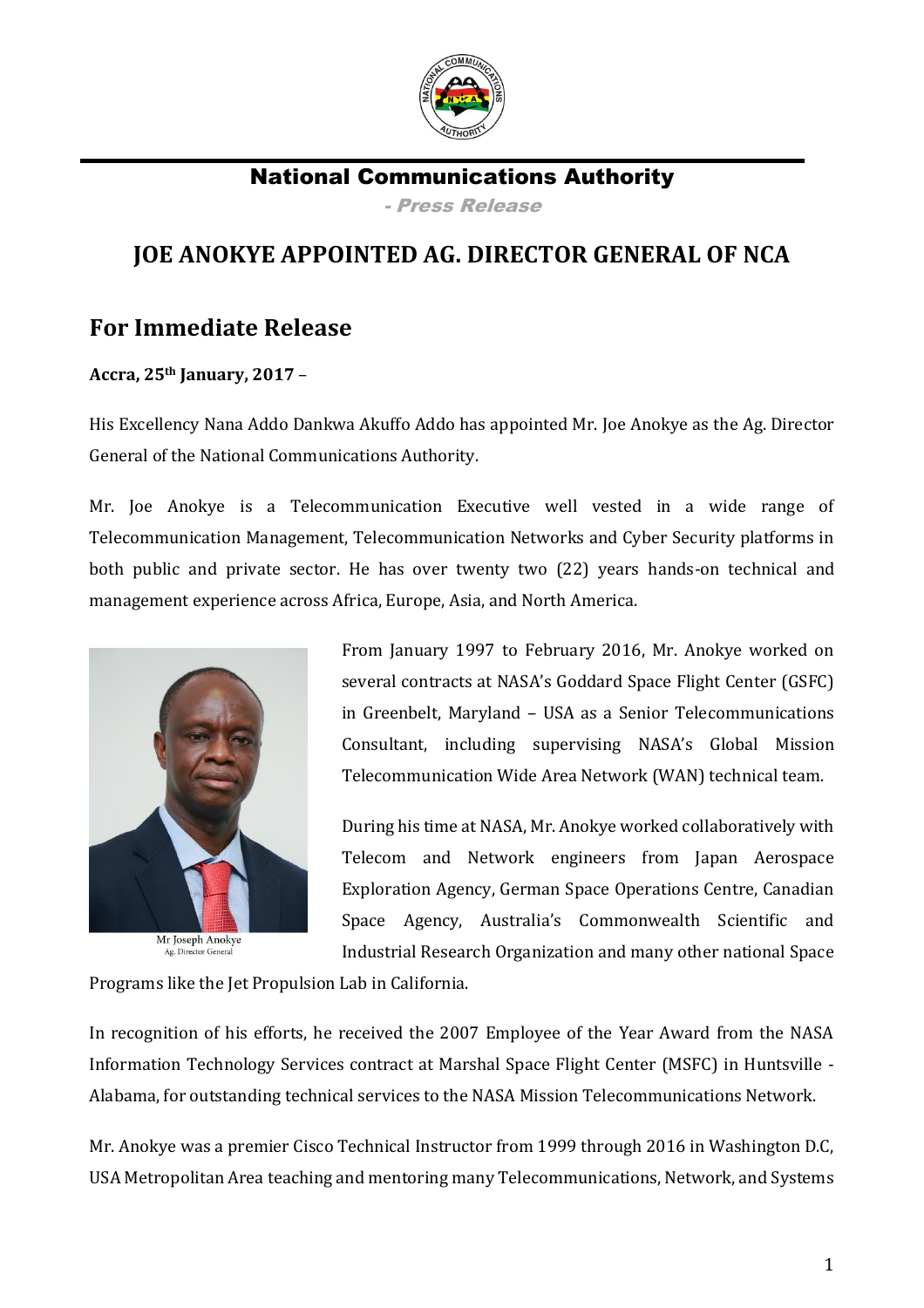engineers who work with governmental and private institutions within the security, financial and regulatory areas amongst others.

From 1999-2001, Mr. Anokye did consulting work for Sprint Nextel (Managed Network Services) and was the Network Technical Engineer responsible for major accounts like KMART, Charles Schwab, UNICOR and Federal Prisons Industries to name a few.

As the principal network architect, he developed the Telecommunications Master Plan from which a design was made to install the network infrastructure to support the ICT systems used for the Year 2011 Population Census of Bangladesh, a country with a population of over 140 Million. In addition to the plan, Mr. Anokye provided local and continuous technical support for the implementation in Bangladesh.

He was the Chief Technology Officer of JMAT Systems, LLC, an Information Services company established in 2007 and headquartered in Greenbelt, Maryland, USA offering Information Technology and Security Services to commercial, state, and Federal Government customers.

Within Africa, Mr. Anokye has also worked on various Telecommunications Networks projects in Africa, primarily in Ghana and Liberia. In Ghana, he has consulted for the Merchant Bank and in addition, trained on behalf of CISCO, staff of Ghana Telecom, Merchant Bank Ghana Ltd and the telecommunication wing of National Security of the Bureau of National Communication.

Mr. Anokye obtained his first degree in Geodetic Engineering from the Kwame Nkrumah University of Science and Technology (KNUST) and his MBA from the University of Maryland University College, USA.

A talented and accomplished Technology Executive, Mr. Anokye has a proven record in leading technology transformation, improvement initiatives and aligning technology services with business objectives. He brings a wealth of knowledge and experience to Ghana's communication industry and will be instrumental in efforts to expand Ghana's communication network to support our developmental objectives.

He succeeds Mr. William Tevie. Per the NCA Act 769, 2008, Mr. Anokye will be responsible for the day-to-day administration of the Authority and together with the Board, lead the NCA in regulating the communications industry.

*Issued by the National Communications Authority, No. 6 Airport City, Accra. Tel: (0)30 – 2776621/2771701 or 050-145-1522/3.*